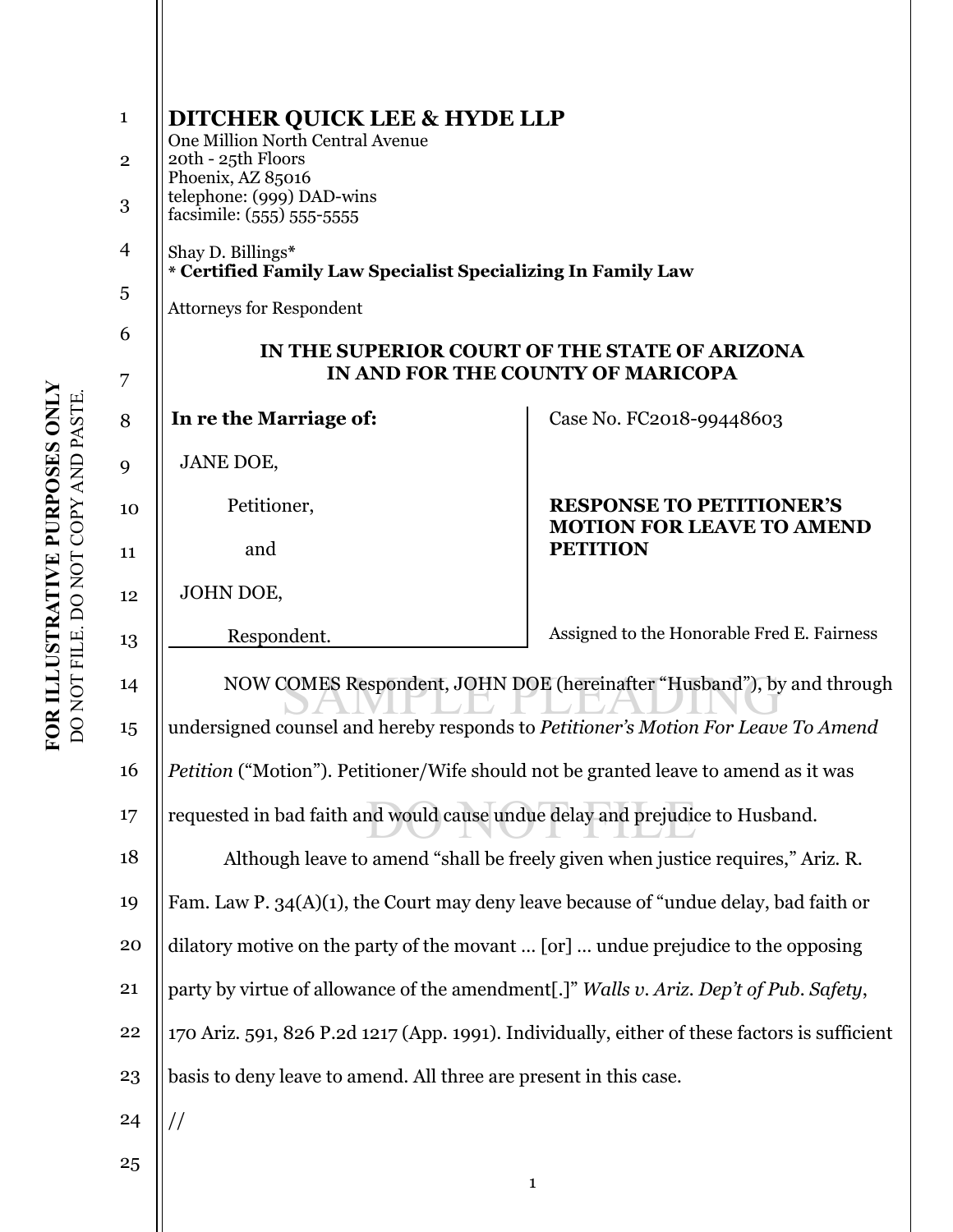## **A. Undue Delay**

 Wife intentionally waited until after this Court set the matter for a resolution management conference to request leave to amend to add novel claims and allegations based entirely on information possessed prior to when Wife filed her original petition for dissolution.

## **B. Bad Faith**

10 12 13 14 15 that predated Wife's petition. There is no other explanation for Wife's amendment other Wife plainly seeks to amend her petition to add slanderous allegations and financially punitive claims to retaliate against Husband for dutifully protecting the safety and welfare of his children in his responsive pleadings. Now Wife suddenly recalls a history of significant domestic violence not pleaded in her original petition. Wife's obvious goal is further illustrated in her "waste" claim where Wife vindictively accuses Husband of unlawfully spending community funds on extramarital affairs. Like the allegation of domestic violence, this claim is based entirely on events and circumstances than to retaliate against Husband with an attempt to punish him for his response.

16

1

2

3

4

5

6

7

8

9

11

## **C. Undue Prejudice**

17 18 19 20 21 22 23 24 25 Wife's new allegations, particularly the allegation that the disclaimer deed was procured by fraud and the allegation that community funds were spent on extramarital affairs dramatically expand the scope of discovery in this case. This will cause Husband to incur additional attorney's fees to defend himself, beyond what he must incur to oppose unjust amendment. Wife already has wasted significant judicial resources to what is obviously litigation gamesmanship. Unrelenting avarice, not equity or justice, was the central theme of Wife's proposed amendment. Each proposed change explicitly sought to manipulate the financial factors of this case to extract more money from Husband.